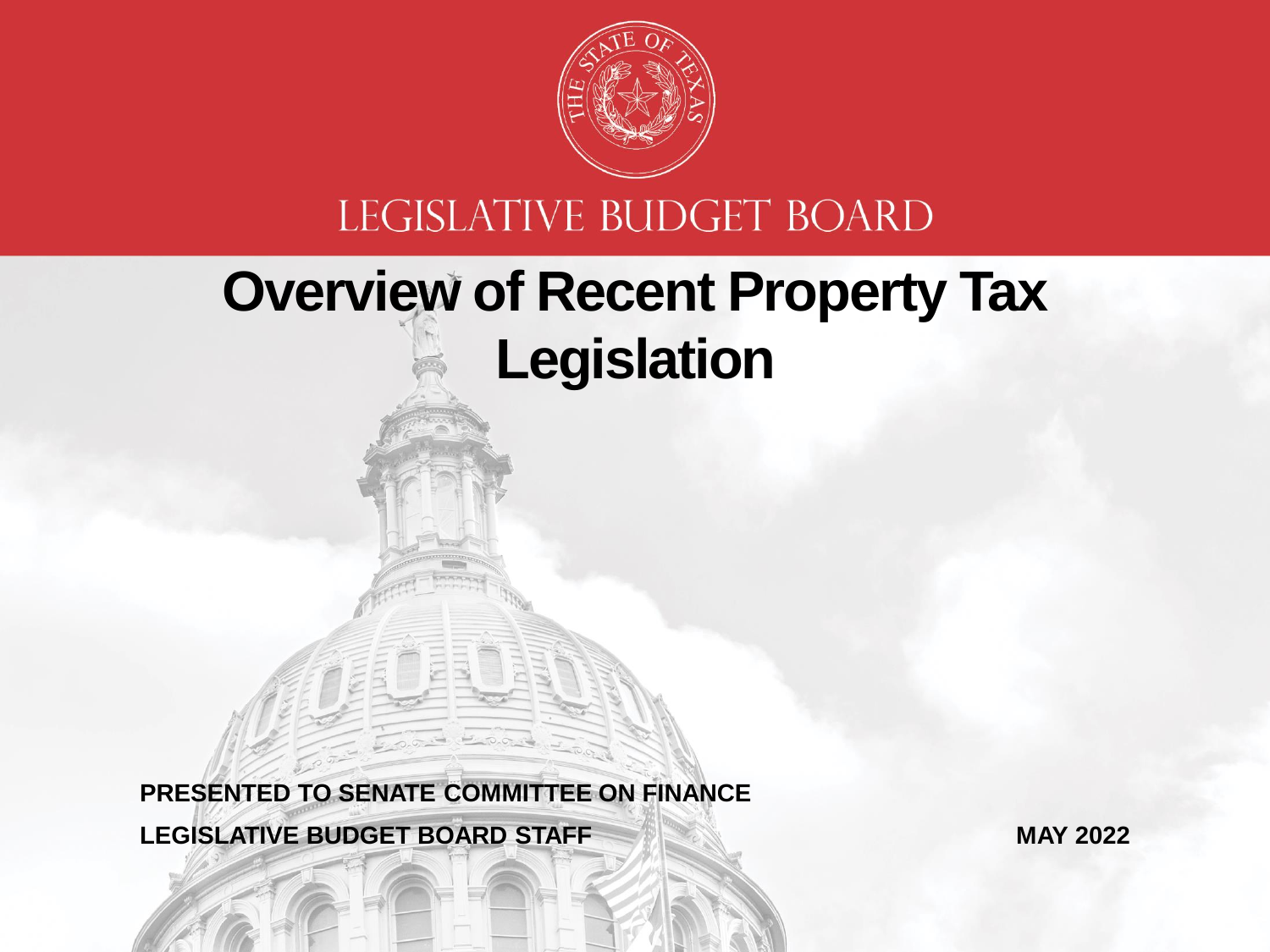## **Statement of Interim Charge**

*Property Tax Relief: Examine and recommend ways to reduce Texans' property tax burden. Review and report on proposals to use or dedicate state revenues in excess of the state spending limit to eliminate the school district maintenance and operations property tax.*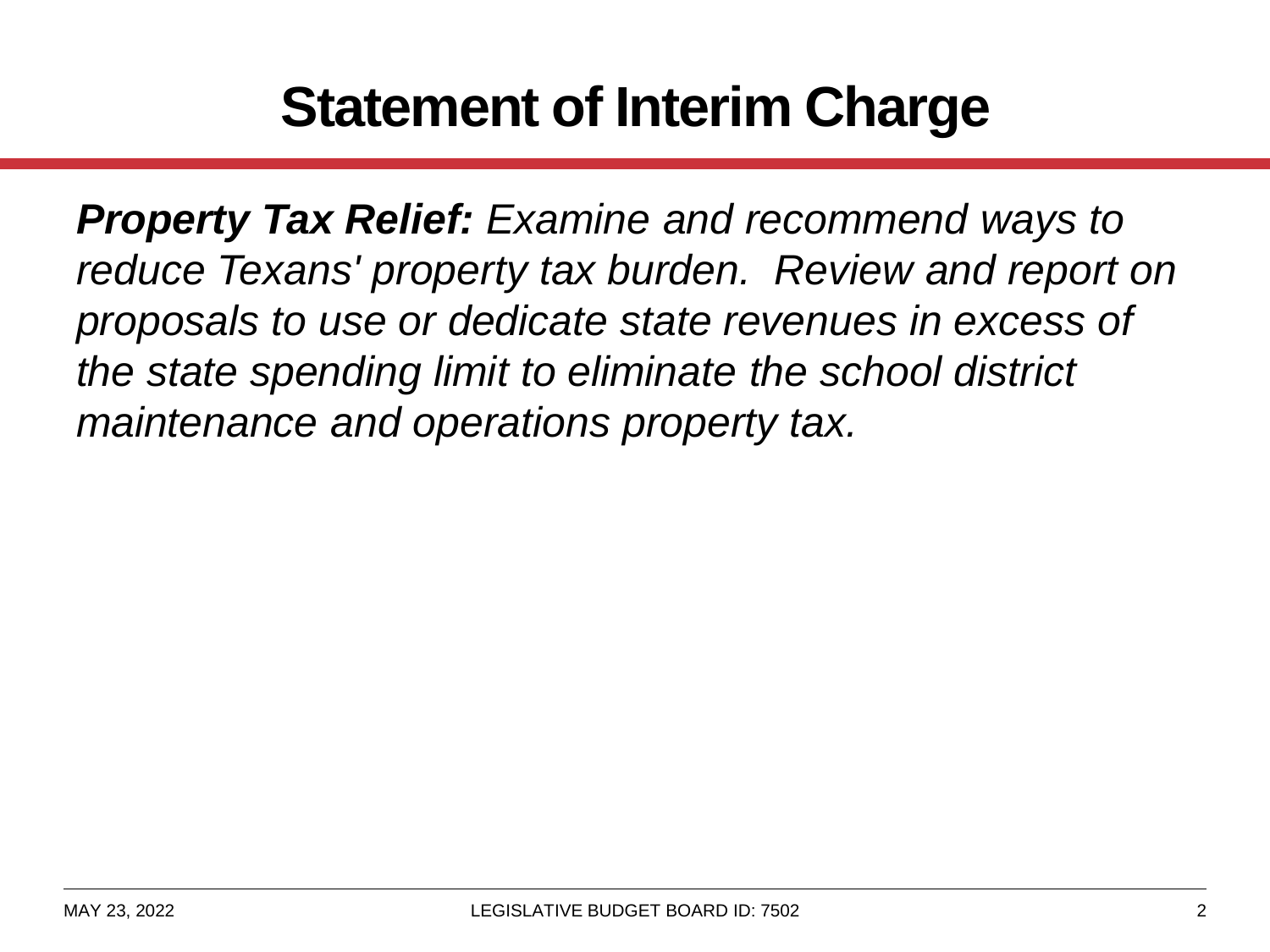#### **Texas Property Tax Levies**



#### MAY 23, 2022 LEGISLATIVE BUDGET BOARD ID: 7502 3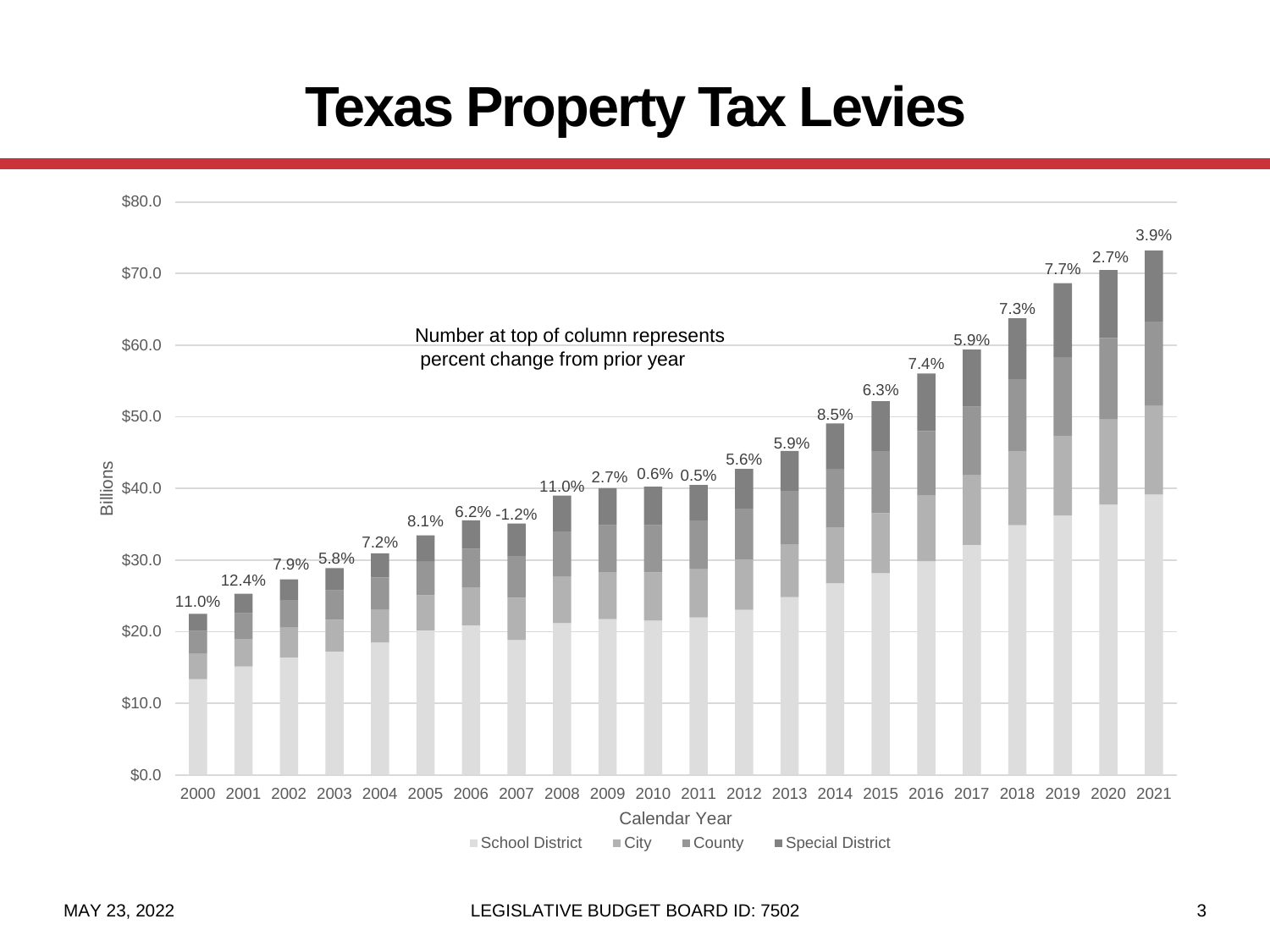# **State Cost of Property Tax Relief**

- Foundation School Program (FSP) formula funding for public schools is a shared obligation of the state and local school districts
- District and charter school FSP entitlement is determined by statutory formula, based primarily on student attendance and student characteristics
- District property taxes are the first funding source to pay for entitlement; the state pays the remaining costs
- If entitlement remains constant, increasing school district property taxes decreases state FSP costs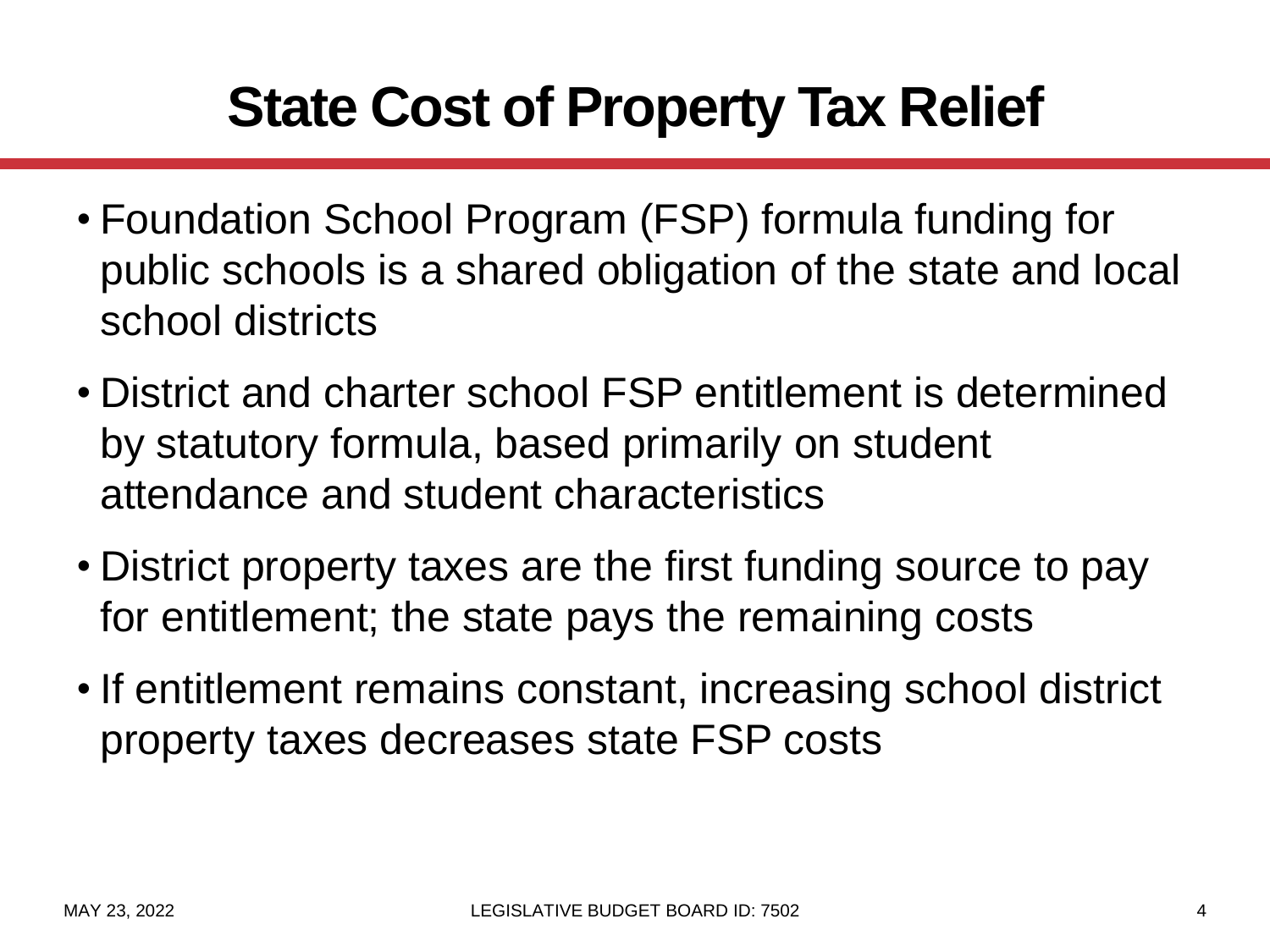# **Types of Property Tax Relief**

- **Rate reduction** 
	- State Compression Percentage (Edu. Code § 48.255)
	- Maximum Compressed Tax Rate (Edu. Code § 48.2551)
	- Voter Approval Rate (Tax Code § 26.04)
- **Exemptions** 
	- Residence Homestead Exemptions (Tax Code § 11.13)
	- O65/Disabled School Tax Ceiling (Tax Code § 11.26)
	- Freeport (Tax Code § 11.251)
	- Business Personal Property (Tax Code § 11.145)
	- Public, Religious, and Charitable Organizations (Tax Code § 11.11, 11.18, and 11.20)
- Special Appraisal Methods
	- 10% appraisal cap of residence homestead (Tax Code § 23.23)
	- $\circ$  Special appraisal for ag/timber land (Tax Code § 23.41-23.73, 23.9803)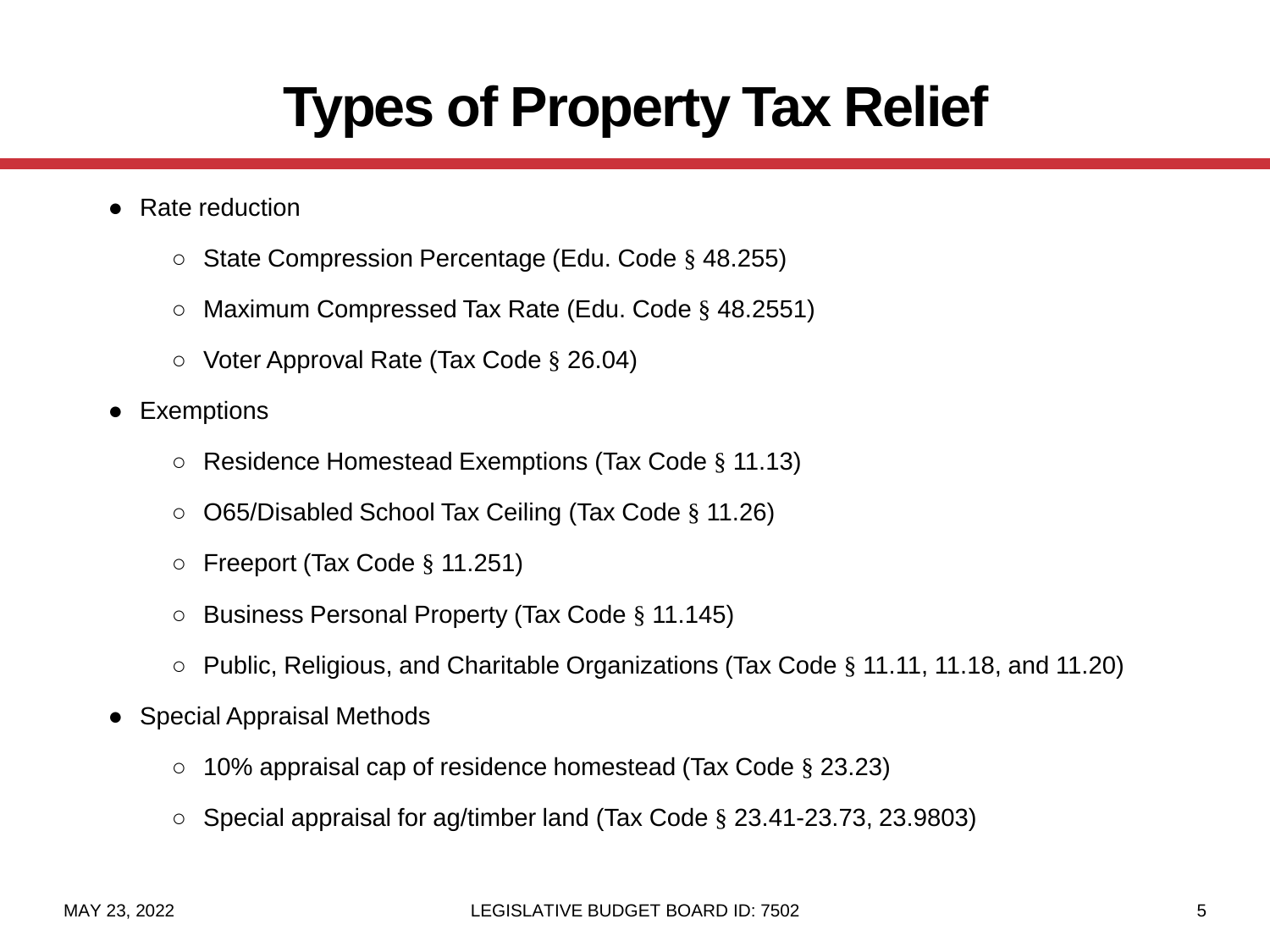# **HB 1, 79th Legislature, 3rd Called Session**

- Compressed school district M&O tax rates by 1/3rd beginning in Fiscal Year 2008
- Allowed up to 17 "enrichment" pennies in excess of the compressed M&O rate, subject to voter approval
- Annual state cost of rate compression estimated to total \$7.1 billion in FY 2008
- One time rate compression that created ongoing cost now embedded in the school finance system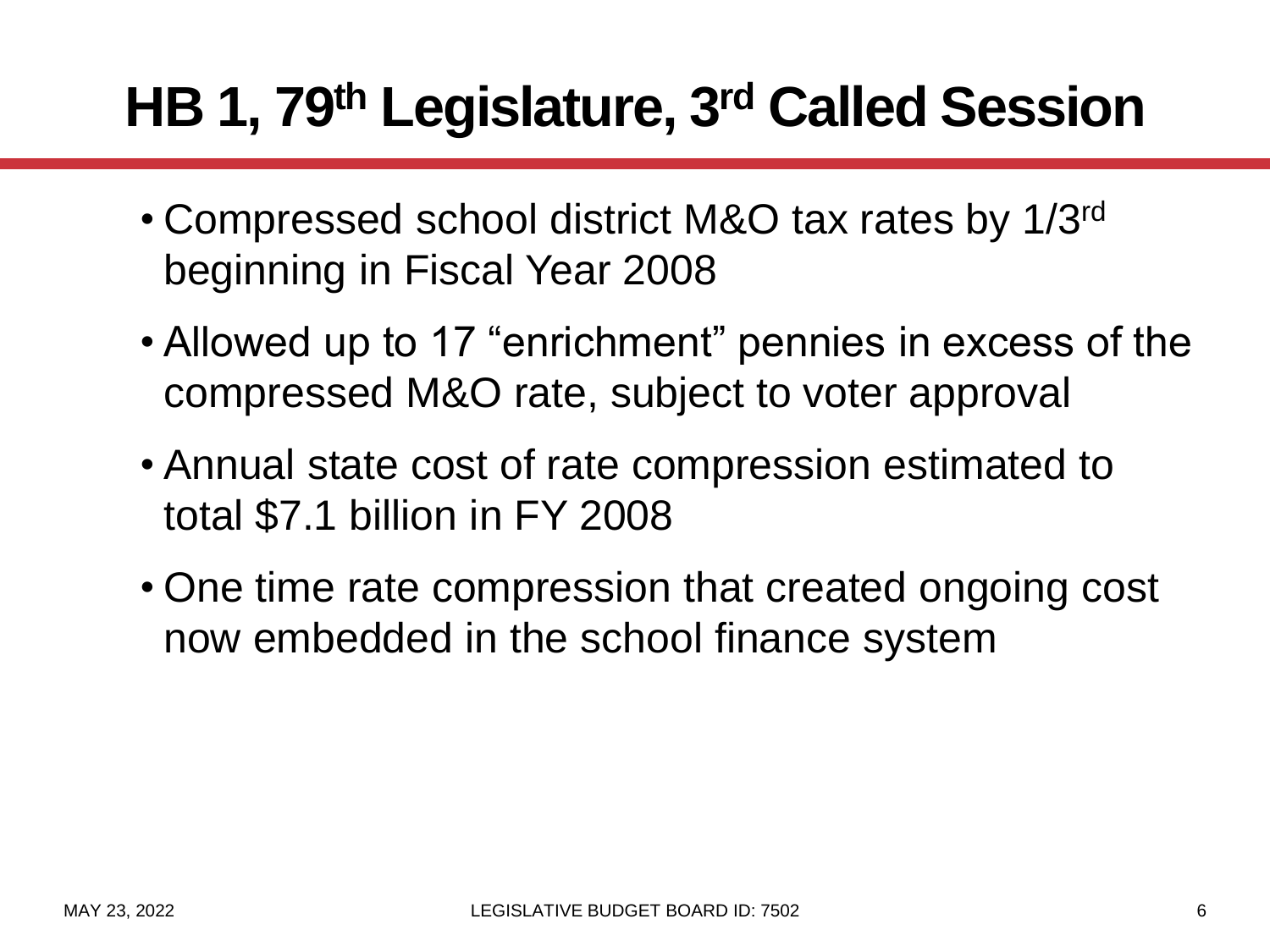# **SB 1/SJR 1, 84th Legislature, Regular Session**

- Increased the state mandated school district homestead exemption from \$15k to \$25k beginning in Fiscal Year 2016
- Adjusted the tax limitation for over 65 and disabled individuals to reflect the additional exemption
- Held districts harmless for the lost revenue at an estimated annual state cost of \$615.9 million in the first year, growing slightly in subsequent years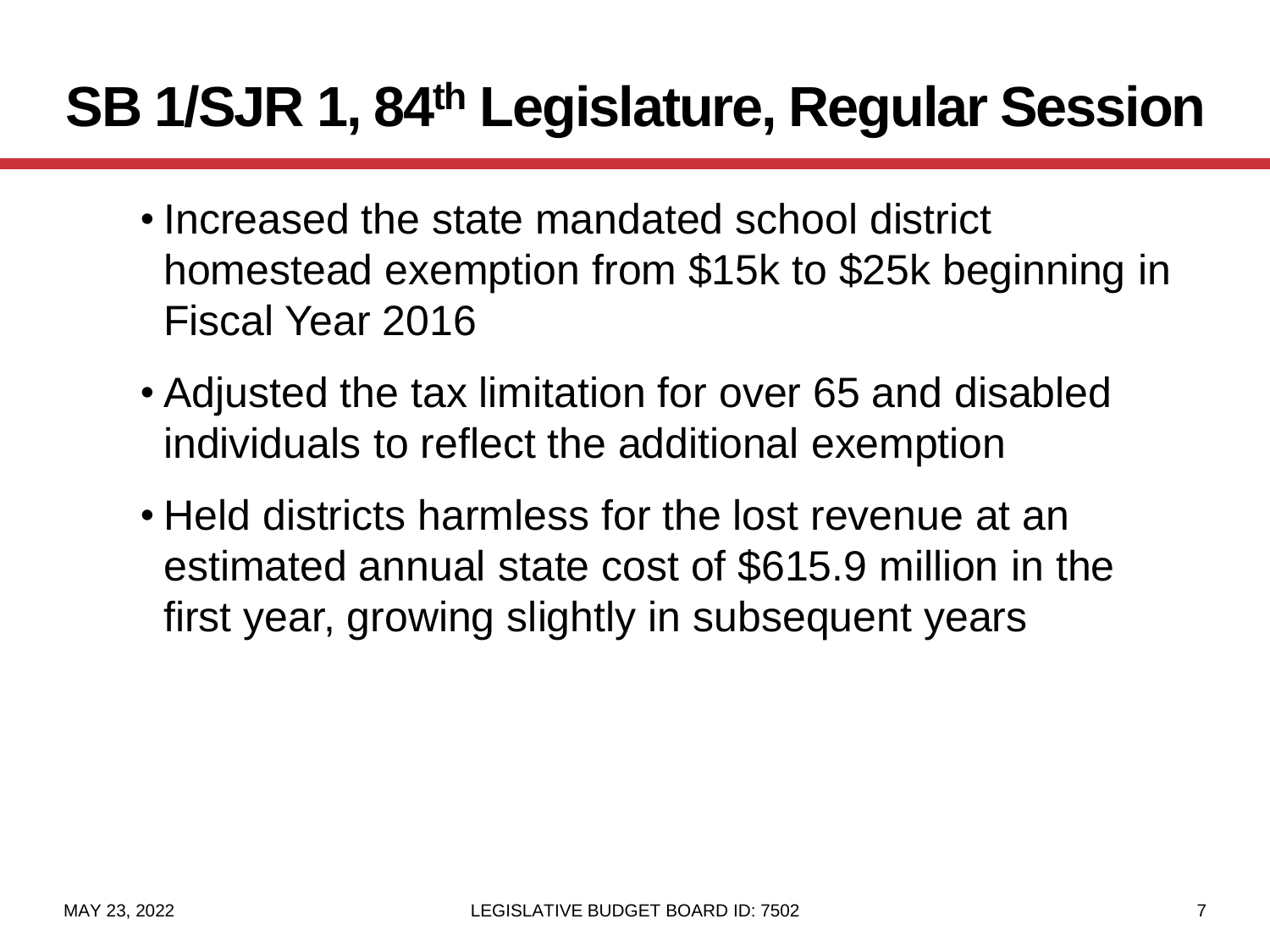# **HB 3, 86th Legislature, Regular Session**

- Compressed school district M&O Tier I tax rates by 7 pennies and Tier II tax rates by 3.2 pennies beginning in Fiscal Year 2020.
- Compression is ongoing in future years and determined by a school districts property value growth relative to the estimated statewide average
- Estimated state cost of the HB 3 compression was \$5.0 billion for the 2020-21 biennium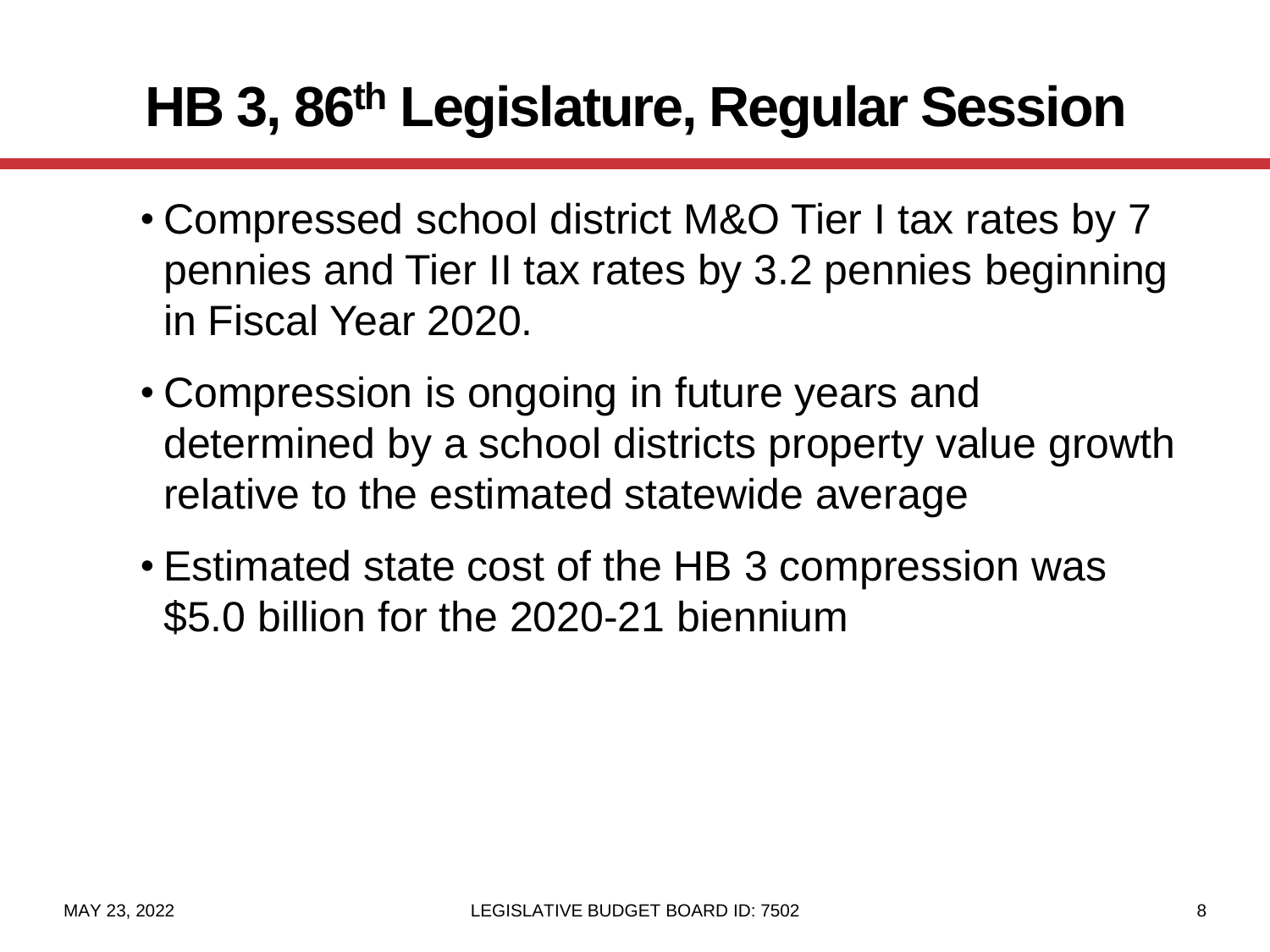# **SB 2, 86th Legislature, Regular Session**

- Renamed the "rollback rate" the "voter approval rate" and lowered the rate from 8 percent to 3.5 percent for taxing jurisdictions other than junior college districts, hospital districts, or districts with small tax rates
- Required an election for a taxing jurisdiction to adopt a rate in excess of the voter approval rate
- Estimated to reduce local property taxes by \$1.3 billion in 2020-21, the first full biennium of implementation
- No state cost associated with this legislation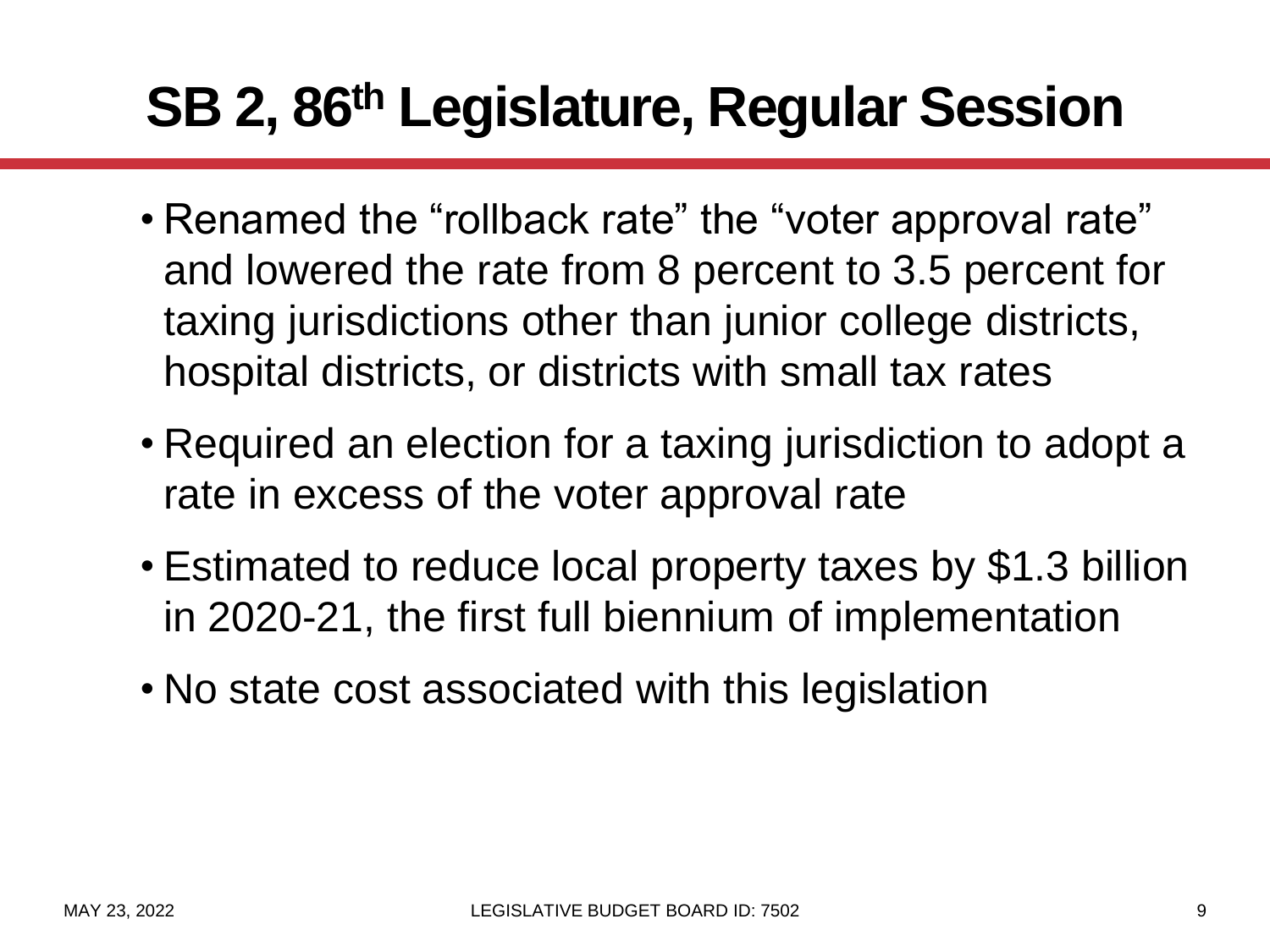# **SB 1/SJR 1, 87th Legislature, 3rd Called Session**

- Increased the state mandated school district homestead exemption from \$25k to \$40k beginning in Fiscal Year 2023
- Held districts harmless for the lost revenue at an estimated annual state cost of \$355.3 million in the first year, growing slightly in subsequent years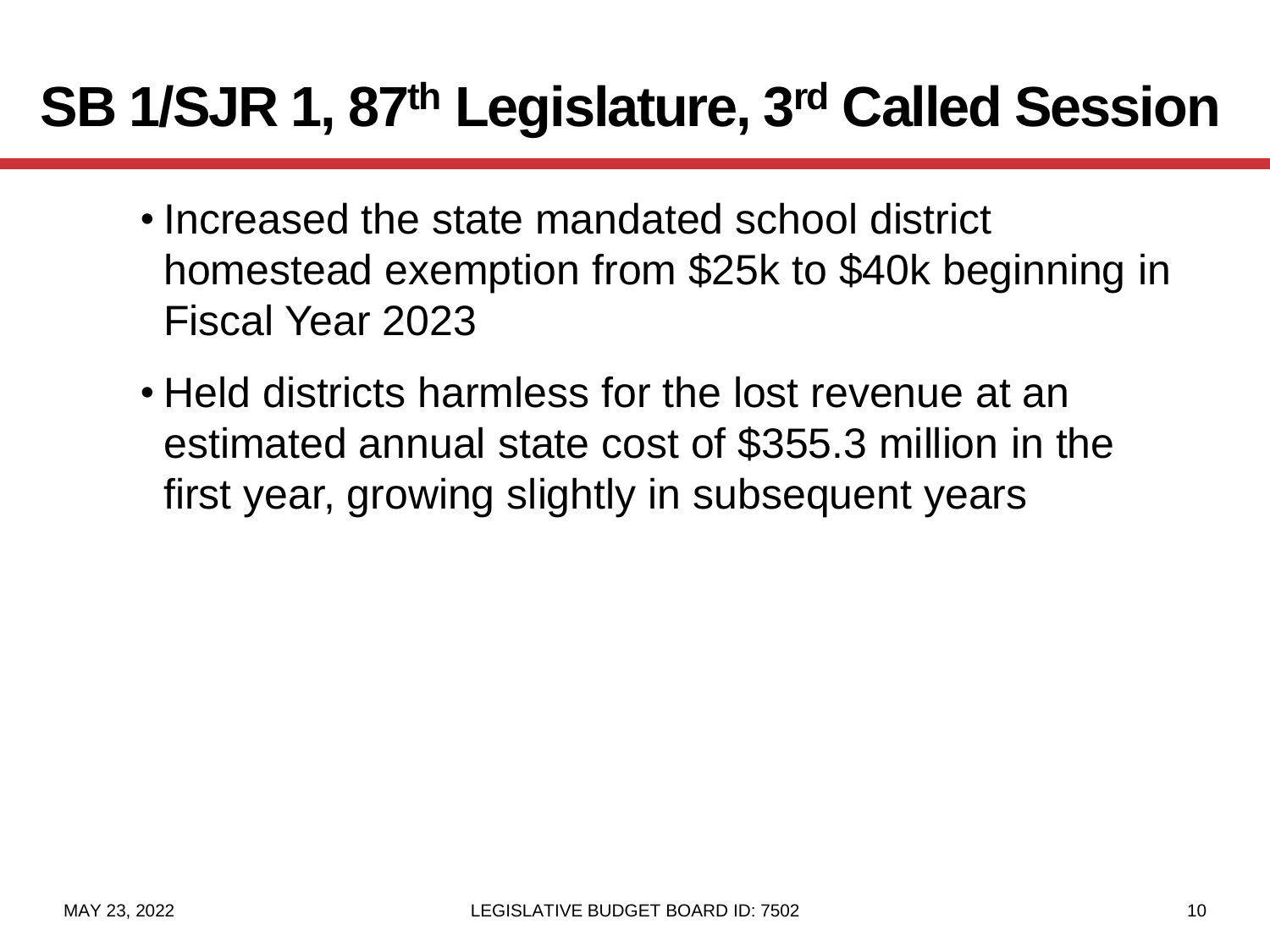## **Recent Legislative Proposals: Not Passed**

- **SB 91, 87(2) –** Required between \$2.0 and \$4.0 billion in available GR be spent to provide each district with an equal, onetime reduction in maximum compressed rate
- **SB 1711, 87(R) –** Lowered the state compression percentage and included additional services in the sales tax base
- **SB 489 87(R) –** Reduced the limitation on appraised value increases for homesteads from 10% to 5%
- **SB 1086 86(R) –** Made all real property (as opposed to only homesteads) eligible for the limitation on appraised value
- **SB 1391 86(R) –** Increased the residence homestead exemption annually by the rate of inflation
- **SB 2441 86 (R) –** Increased the state sales tax rate and use the revenue generated to lower the state compression percentage
- **SB 411, 86 (R) –** Gradually phased out the property tax on retail inventories
- **SB 2468, 86 (R) –** Eliminated the maximum amount of local option homestead exemption (currently 20%)
- **HB 90, 87 (3) –** Used 90% of revenue above the CGR limit to lower the state compression percentage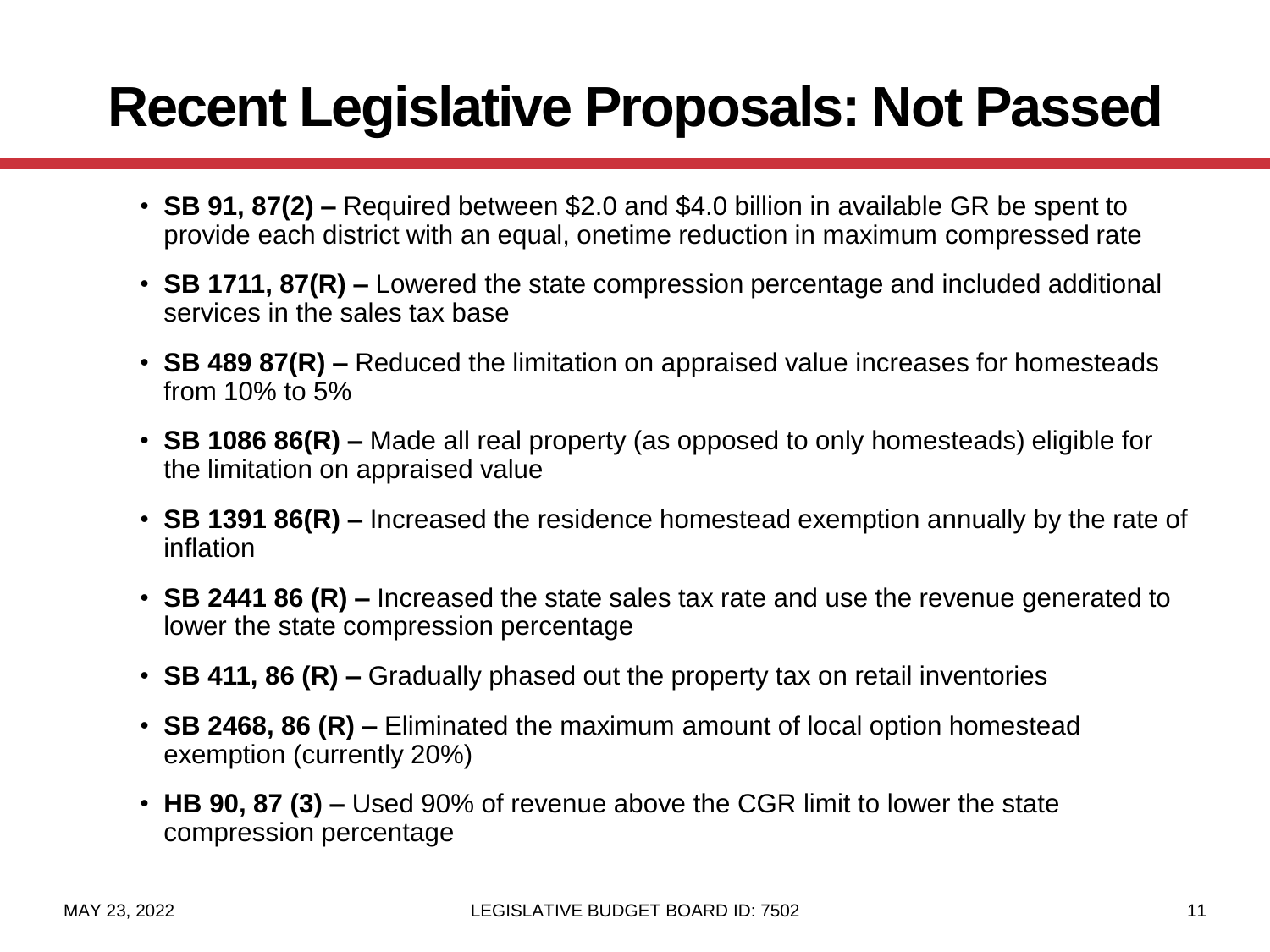## **HB 3 Report**

*The Legislative Budget Board, in conjunction with other appropriate state agencies, shall study possible methods of providing property tax relief through the reduction of school district maintenance and operations taxes.*

[House Bill 3 Report \(published Sep. 2020\)](https://www.lbb.texas.gov/Documents/Publications/Policy_Report/6391_HB3_Revenue_Policy_Report.pdf)